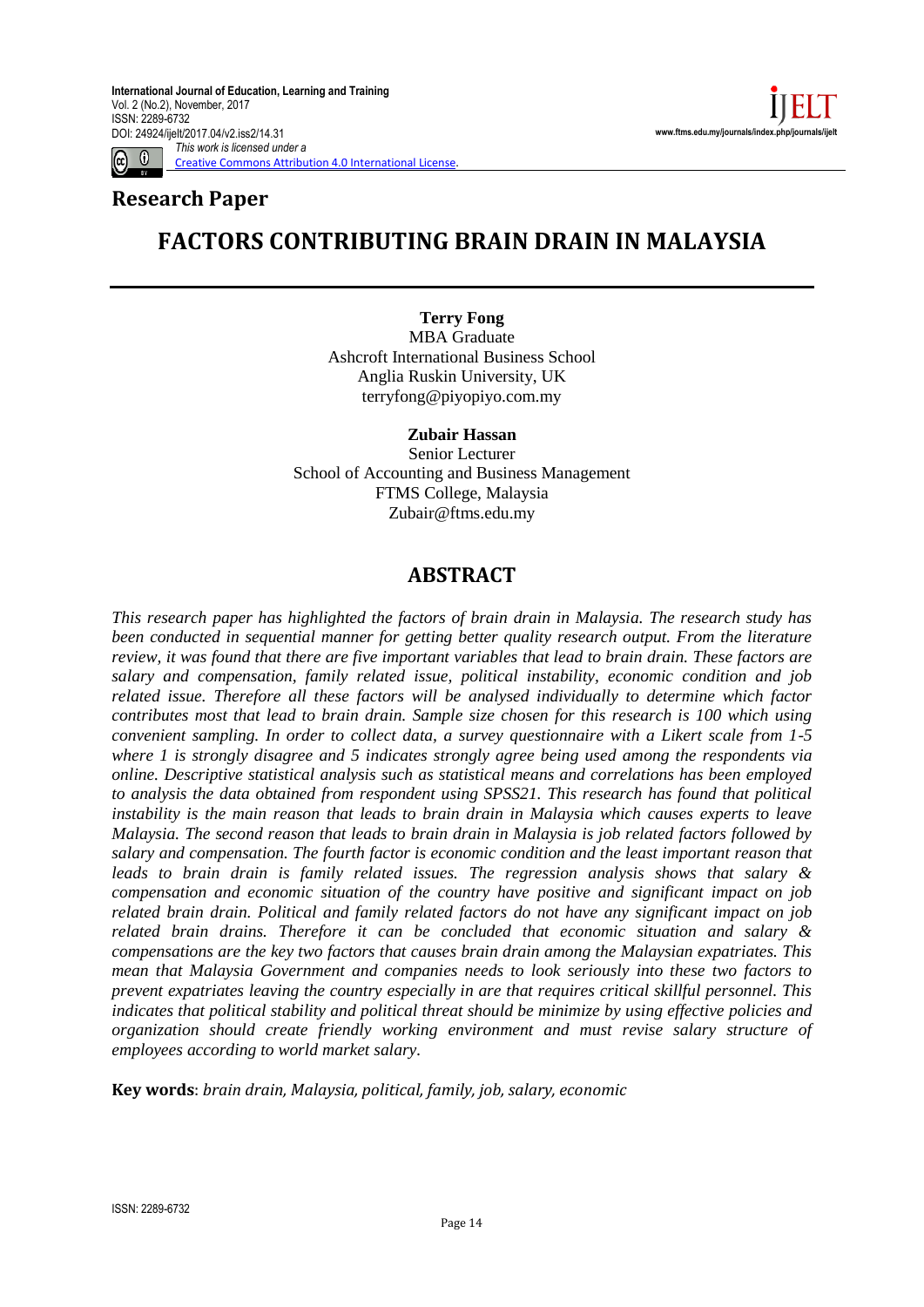#### **1.0 INTRODUCTION**

Brain drain has transformed into one of the most serious contemporary issues across the world (Yuan, 2012). It is the situation when country loses most of its talented and educated people to other country through migration (Yuan, 2012). In the last decade, Malaysia has witnessed exceptional rate of brain drain primarily because of its economic and social instability(Ehambaranathan, 2015). Between the years of 2008 and 2009, brain drain has become outrageous news for Malaysia, as 35,000 talented people migrated out from this country in permanent basis (Ehambaranathan, 2015). In the last two decades, the number of brain drain has been increased by 300 percent (Jamshed, 2015). The trend is still increasing at greater rate and moving to economically developed countries. When larger numbers of citizen of Malaysia, who are extremely talented and professionally groomed, depart from the country, it makes strong negative impact on Malaysian economy (Jamshed, 2015).

Brain drain is a jargon term which signifies the situation when talented and professional citizens migrate from their home country. The term brain drain can also be referred to as human capital flight. Brain drain may occur at different levels as per the needs of professionals. In geographical brain drain, talented and skilled professionals flee from one country or region to favorable country or region. In organizational brain drain, massive numbers of talented employees leave one company and move to another company for getting better job opportunity (Roudgar, 2015).on the other hand, in industrial brain drain, skilled employees do not only leave the company but also leave the industry itself. Significant rate of brain drain causes loss of high skilled technical and educated professional, which slows down the country's economy through reducing productivity level.

Over the last two decades, Malaysia has been facing huge rate of brain drain and most of their talented and skilled employees are leaving their home country for getting better job opportunity and job security. Weaker economy and lower salary provided to the employee are considered as the prime factors for the migration of employees in another country. As compared to the average wage of UK, Singapore and Australia, the wage of Malaysian employees is lagging behind (De la Croix, 2012). For example, one person in managerial position in Malaysia earns one third of the salary in Singapore. 64% of brain drain from Malaysia is concentrated on occupation requiring high qualification and skills (Lawan Ngoma, 2013). Moreover, the trend of brain drain has been reached to such level, where a dramatic increase in educated youth migration has been found in every year at a huge rate. Recent studies demonstrate that in 2000, Malaysia has lost ample amount of talented and skilled employees to other favorable countries due to higher salary and better job opportunity (Hoo, 2014). The countries topping the list, where the employees of Malaysia are migrated are Singapore, Australia, USA and others. Malaysia has lost almost 46% of its population to Singapore (Azman, 2016). It signifies that in every year, there is an increasing trend of losing skilled and talented individuals, who leave their homeland either for educational purpose or for dissatisfaction in the career prospective offered by the Malaysian organizations and government. It has been found that some of the rich individuals are decided to leave the country for better investment opportunity. Recent study shows that 26% of citizen, who have US\$30 million of investable assets have decided to leave the country within next 10 years (Rasiah, 2015).Therefore, it is going to hit the economic development of the country in a fatal way.

Due to weak economic condition, the country is unable to provide high salary to their professional. The wage structure of Malaysia is quite ineffective as compared to other countries like Singapore, USA, UK and Australia (Kaur, 2012). This research study will highlight the reasons for which the citizens of Malaysia are intended to leave their homeland and moving out in their favorable country. As a developing country, Malaysia is losing ample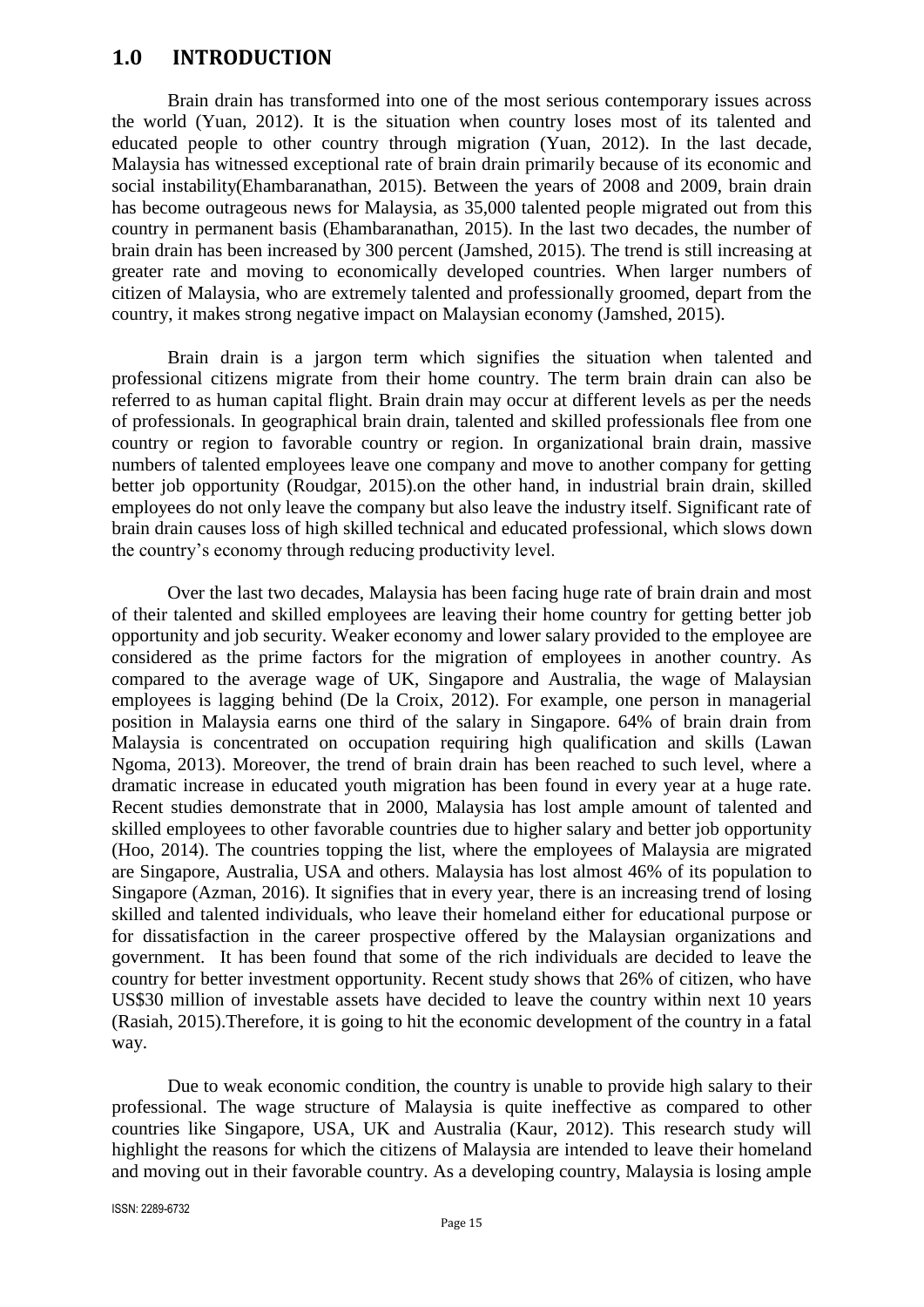numbers of highly skilled and efficient workforce in other developed countries like USA, UK, Singapore and Australia (Ghazali, 2015). Apart from that, huge loss in terms of technical experts and knowledgeable professionals hits the development of this country.

This study will help in gaining knowledge about the facts reading the percentage of migration from Malaysia to other countries in every year. As the country is losing huge numbers of qualified youth, it is creating severe impact on the economic stability of the country. Therefore, it is extremely important to identify the root cause behind the professional emigrants to other country. This study will be extremely helpful in finding the prime reason behind the brain drain situation of Malaysia. Apart from that, this research paper will also explore the impact of professional emigrant from Malaysia on its economic condition. It has been found that the matter of brain drain has been taken casually in this country. Therefore, it has been taken a severe form, which negatively affected the productivity of the country. This research will also emphasize on the extent of risk factor of employee migrant on Malaysia. If immediate measures are not taken to prevent brain drain situation in Malaysia, it can have sever effect on the next generation as well as its economy. Therefore, the study will also suggest the initiatives to be taken for preventing professional migrant. Therefore, the research will be carried out for understanding the real cause of increasing brain drain in Malaysia. The research objectives are as followed:

- $\checkmark$  To examine whether family related influences plays any role in brain drain among the **Malaysians**
- $\checkmark$  To examine whether salary and compensation plays any role in brain drain among the Malaysians
- $\checkmark$  To examine whether political Instability plays any role in brain drain among the **Malaysians**
- $\checkmark$  To examine whether economic condition plays any role in brain drain among the Malaysians
- $\checkmark$  To examine whether job related issue plays any role in brain drain among the Malaysians

This paper is organised as follows: first part is research background and research rational. Second part is the theoretical framework and research hypothesis development. Third part discusses the research design and methodology, data collection procedures and process. Fourth part presents the results and discussion. Final part is conclusion and recommendation, and implication for further research.

#### **2. LITERATURE REVIEW**

According to Athukorala and Devadason (Athukorala, 2012), brain drain is considered as the process by which a nation fails to store its talented and educated candidates from migrating to another nation. Idris (Idris, 2012) pointed out that brain drain is one of the most concerning reasons for a nation as it fails to satisfy the most competent people that would otherwise contribute to flourish national economy. According to Kaur ( 2012), brain drain occurs because of the turmoil in a nation from better opportunities for a nation to other countries where perhaps people have the better standard of earning capabilities. Nesadurai (Nesadurai, 2013) added that besides geographic benefits, people migrate to another nation where there is better pay structure, upward mobility and benefits and fantastic opportunity to enhance the standard of living. Nah (Nah, 2012) mentioned that brain drain is known as human capital flight that influences of multiple levels in a nation. Such as geographic brain drain occurs when individuals move from one nation to other favorable nation in terms of standard of living. On the other hand, Butler and Richardson (Butler, 2013) pointed that more amount of brain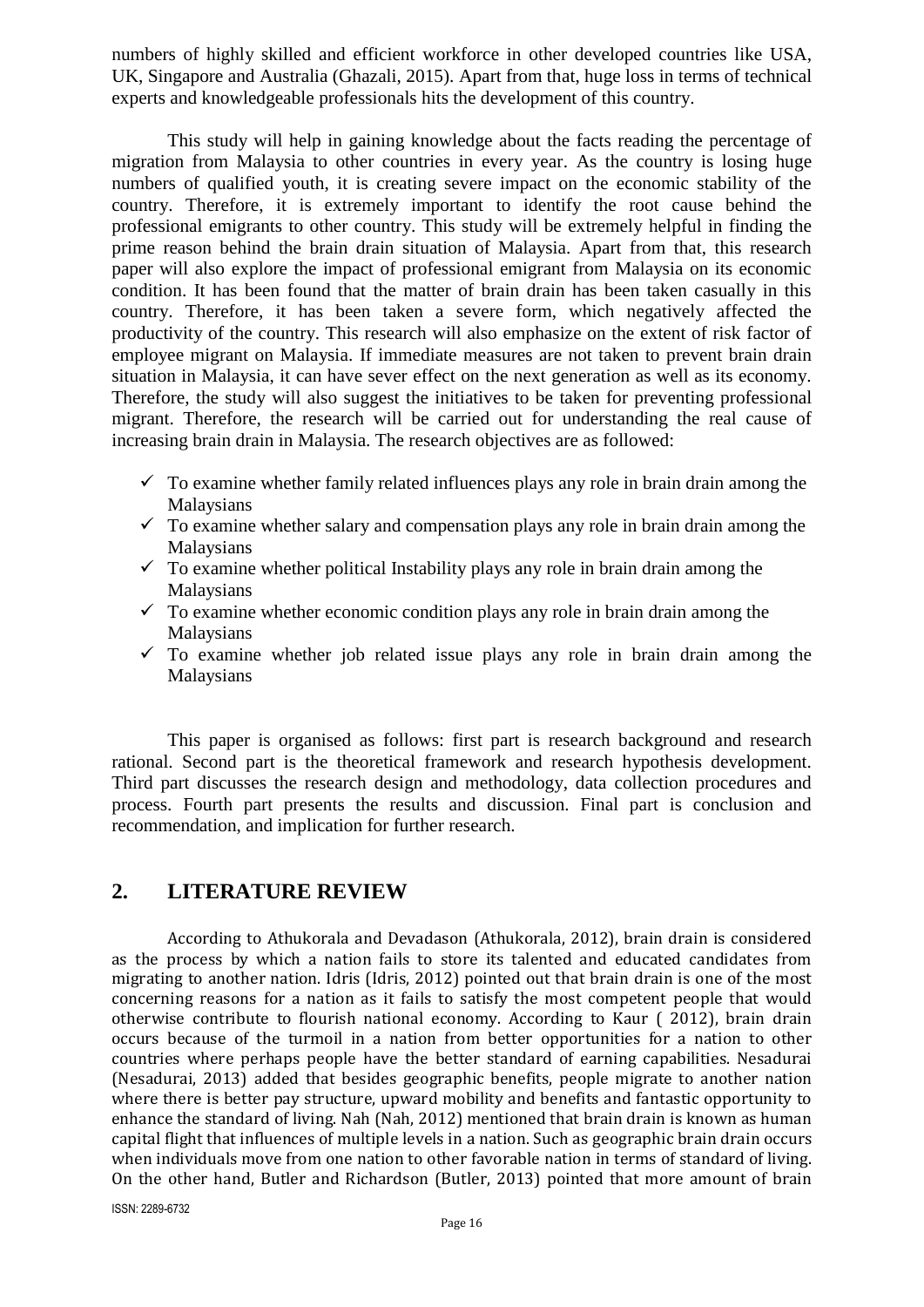drain occurs due to poor organizational capabilities than geographical preferences. Furthermore, Kaliyamoorthy (Kaliyamoorthy, 2015) pointed out that industrial brain drain is the most impactful reason for migration as skilled workers in a nation is not justified by the wages, benefits, allowances and career growth opportunities. Finally, Koh (Koh, 2015) placed critical view of the facts such as poor quality of life, political instability, poor health care facilities, economic opportunistic dearth are the main reasons for brain drain.

Various theoretical approach endeavoured to examine brain drain from various perspectives . These include "push and pull" factors, from motivational perspectives and from behavioural perspective of reasoned action theory. Usually a push factor that leads to a people leaving their country is because of the problem from within their own country (LEE KAR SING, 2014). These reasons can include living condition, political condition, social condition and others in the country. Pull factors here means a certain condition in another country that attract people from a different place to move to a favorable place. Condition that pull people to another country might include high salary or better infrastructure. There are many country now fantastic rewards to professional or highly skilled personnel to attract them to move to their country. This offer become irresistible and caused a pulling effect that lead to people leaving to grab this offer (Hussin Abdullah, 2016).

Maslow's Hierarchy of Needs defines the needs of the human beings, which persuade the persons to initiate some actions. According to Ford (Ford, 2013), this theory provides the idea regarding the unfilled needs of the employees, which can be utilized towards motivating them. On the other hand, Kassim (Kassim, 2014) opined that need theory is associated with the psychological process for stimulating persistence and excitement of some voluntary actions. This theory can be highly integrated with the intension of professionals towards working in abroad. Due to the insufficiencies of better job opportunities in the home country, highly talented professional become interested to grab the lucrative job option of abroad. In this way, they move out from their homeland and contribute their talent in abroad. According to Yee and Yuen (Yee, 2014), need of the employees can be highly individualized and thus, individual professional become attracted to individual amenities of the developed foreign country. On the other hand, Martin (Martin, 2013)opined that the employers of foreign countries are always looking forward to select top talent from the developing country and thus, they understand the individual psychological process for offering better job opportunities

The theory of reasoned action defines the voluntary behavior of the individuals. According to Garces-Mascarenas (Garcés-Mascareñas, 2016), the intension of an individual to perform a certain action precedes their actual behavior. On the other hand, Nesadurai (Nesadurai, 2013) opined that behavioral intension occurred with the belief that performing certain actions will lead to certain outcome. Intensions are created through the attitude towards subjective norms and behavior. This theory also suggests that the professionals are interested to put more effort to a work when they are more intended to perform that work. The determinants become the push factors for the Malaysians to move out in other developed countries where they can have more choices regarding job opportunities and other amenities. Skilled and talented workers always look forward for getting better job satisfaction in terms of career opportunities and financial advantage. Therefore, when Malaysian professionals are not satisfied with their current job, this attitude leads them to move out to other favorable countries for better opportunist and leads to brain drain. The attitude of professionals is become much more negative towards Malaysia and therefore there is an increasing rate of brain drain

From the past literature , we found five key factors that influences brain drain. Therefore these five key factors contributing to the brain drain was discussed in detail. First salary and compensation influence brain drain was reported to have significant influence on brain drain. Recent studies demonstrate that the salary package of the Malaysia is quite low as compared to other developed countries like Singapore, USA and UK. Due to low salary package, most of skilled and highly talented Malaysian citizens are intended to leave their homeland and move out to other countries, which provide higher salary (Bank, 2011). Highly skilled labors which include nurses, doctors, lawyer, and engineer are always looking for better wages when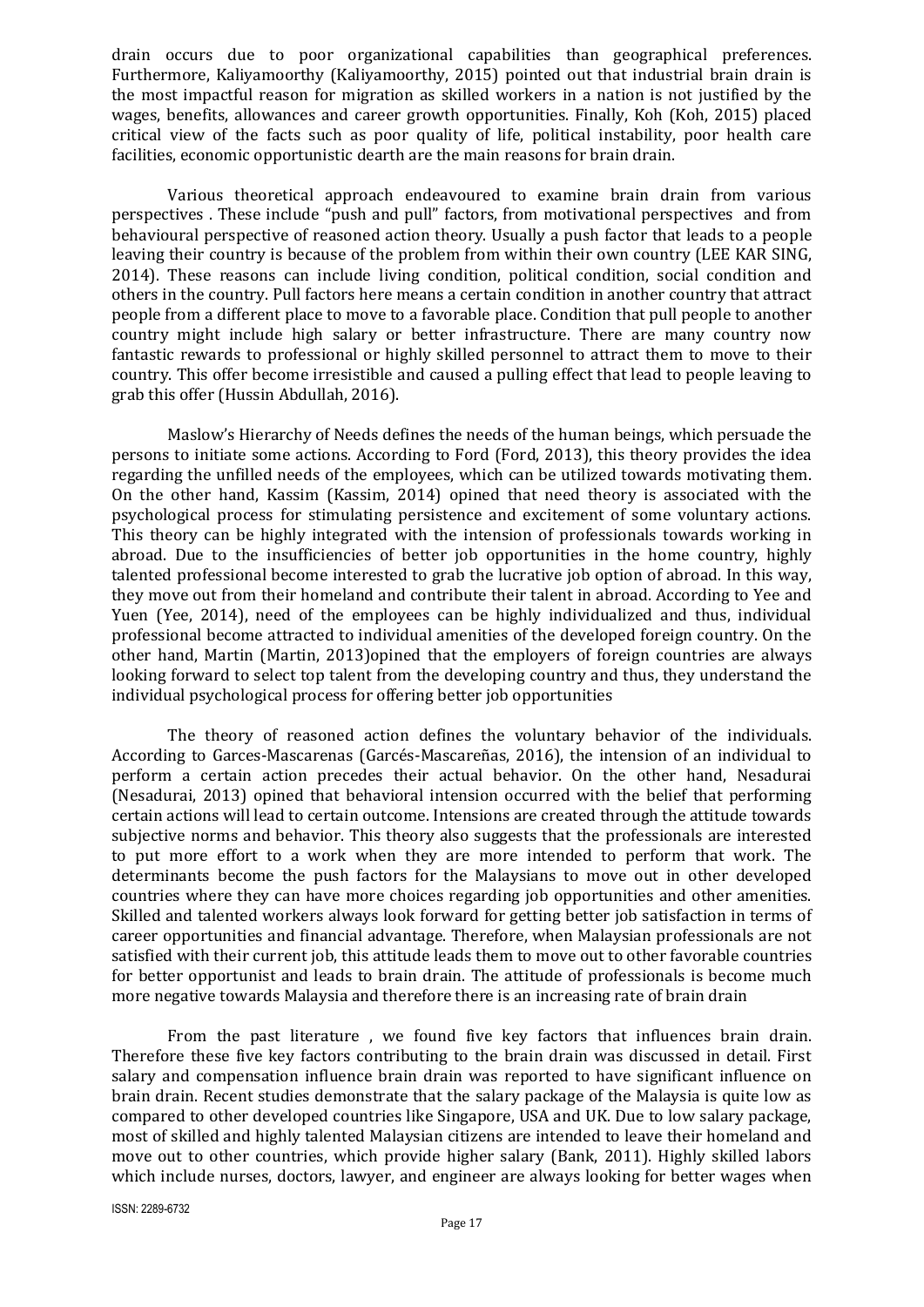they seek for career advancement (Lim Kim-Hwa, 2014). However when a country cannot fulfill wages range needed by these people, they will choose other option offer by other country. Some workers however look for other benefit beside the basic pay; they will choose organization which will provide better paid vacation leave system (James B. Rebitzer, 1991). However due to our country have yet to develop high paid vacation leave system, these worker choose to leave our country and search for their ideal country which can fulfill their needs.

Second family Influences was also reported by many studies that plays a pivotal role in influencing talents to leave the country. Every person is working to better increase way of life of themselves and their family members. As such member of family play a very important role in the decision of choosing career for every person. Some country limit number of children a parent can have (Watts, 2007) to better plan the population growth rate of the country. This decision of the country reduces the intention of a professional to continue to stay in the country if they are planning to have more children. Not only the limitation of children affect a person's will to stay in the country, financial matter that affect their family life, including not only their immediate family members also play a crucial role in their decision to stay (Khawer Bilal Baig, 2016). Every person hopes to provide better living condition and basic needs of their family members, and when an organization or a country cannot fulfill these needs, they will decide to leave (Sajjad, 2011). Recent studies shows that better developed country usually provides better education system to children (Any Freitas, 2012) and this facility match best with the requirement of most professional as they are looking for an environment which can assist in better raising their children. Professional migration nowadays does not limit to only male, many female is looking for better advancement in their career and decide to stay abroad as well. In some cases the husband decides to migrate together with his wife due to the decision of his wife to stay abroad for better career advancement (Raghuram, 2009). Base on the above studies, it shows that family did play a major role when a person decides to stay in their own country or abroad.

Third, political Instability Influences Brain Drain. Political stability is one of the important aspects for any investor when they choose whether to invest into a country or not. It is now become an important criterion for a professional to choose to stay in a country as well. Over the past few years politics in Malaysia has been in a mess with a lot of bad news discovered by the opposition party and overseas media. This political instability strongly discourage professional to stay in our country and it further increase the impact of brain drain (Mohd Safwan Ghazali, 2015). Due to Malaysia consist of different ethnic which include Malay, Chinese, Indian and others, the racial issue has been long existed. According to research, racial discrimination will give a deep negative impact to an organization (Zeher, 2011)and lead to people leaving to other country for a more harmony organization. Different religious status in our country also lead to people in a country feeling injustice and less willing to contribute to a country (Johnson, 2009). Low economic growth will also lead to increase of crime rate. Our country is undergoing a low economic growth at this moment as such crime rate has been increase tremendously. This causes professional worry about their safety and decides to leave to a country which can provide better security (Asmal, 2004). Besides this, a country which is undergoing war or having military tension situation will also affect a person to leave their country (Levinson, 2008).

Fourth Economic Condition. A country which has good economic condition will be able to sustain better skill professional and vice versa. Malaysia has been long providing lower career opportunity comparing to other developed country (Wahab, 2014). Due to this incompetent situation, our country is not able to maintain better skilled person and resulting them to leave our country. Ringgit Malaysia has dropped to the weakest at this time to a stage that neighboring country refuse to accept our currency. This means that each citizen is holding lower currency value comparing to other country. As a result of this, a lot of people seek to work in oversea which can provide them better value in their currency (Kaur, 2016). Low GDP in Malaysia forcing organization in our country to cut down headcount in their company and this has result a lot of people out of job in Malaysia and has no choice to search for job in other country (LaPorte, 2005). Due to the economic downturn and depreciation of Ringgit, young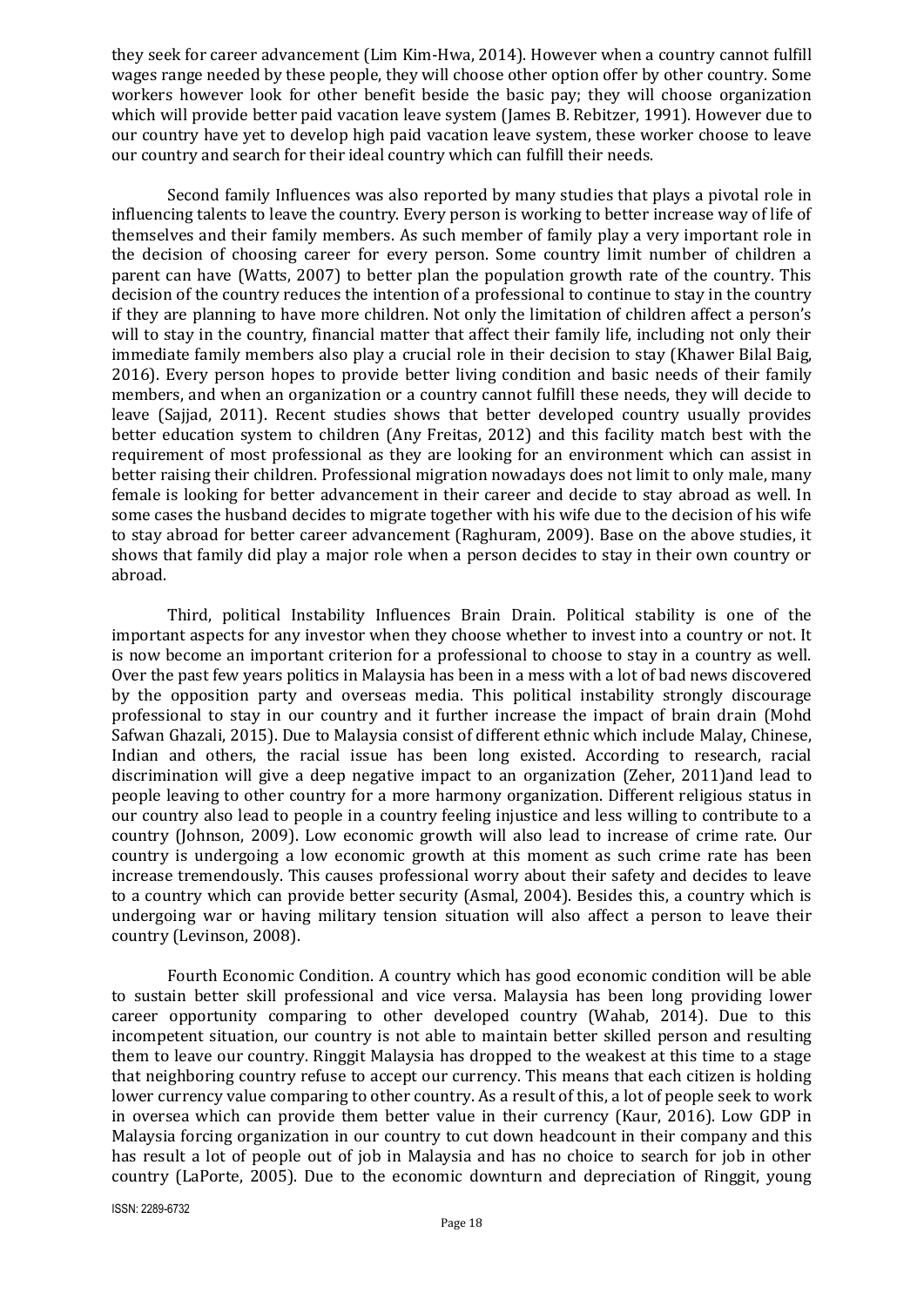professional in Malaysia is having poor quality of life, this causing them to feel uncomfortable and seek for better opportunity in other country (Foo, 2011). Besides that, other country like Singapore, Australia, UK are providing better healthcare system which can better support professional's health requirement and as such pulling skillful professional away to the country (Junaimah Jauhar, 2015).

Fifth job related or work related situation. Professional workers does not just look for job in terms of salary, they also seek for job satisfaction. If a company is not able to provide job satisfaction to them, they will choose to leave (Moore, 2002). Local company in Malaysia is too rigid and does not follow international trend, as such they are not able to provide better promotional structure to young professional who think this as an essential part of fulfilling their job satisfaction (Johnson, 2000). This caused these young professional to feel insecure and leave the organization in Malaysia and seek for Multinational Company in other country which provide better promotion. Research also shows that supervisor or management personal in traditional company in Malaysia have less interaction with workers in their company resulting workers to be less loyalty to the company (GAMAGE\* & K.D.M.BUDDHIKA, 2013). However multinational company in overseas always understand needs of their workers and as such their workers feels more satisfy working with them and lead to less workers willing to work in our country. Due to the current brain drain issue, Malaysia is now short of skillful professional and as such a person might have overloaded work and resulting heavy stress to them (Zurn, 2005). Many organizations understand this issue but most of them decide to stay away from the problem pretending unheard and this further lead to unhappy professional leaving our country. Organizations in our country seldom practice staff recognition which includes giving awards to their staff contribution. However some workers might feel this as important as a recognition to their service to the organization (Muhammad Masroor Alam, 2009). If this is not fulfill, they might leave to other country in search for better option.



#### **Conceptual Framework**

# **Figure 1: Conceptual Framework**

Source: Authors' own development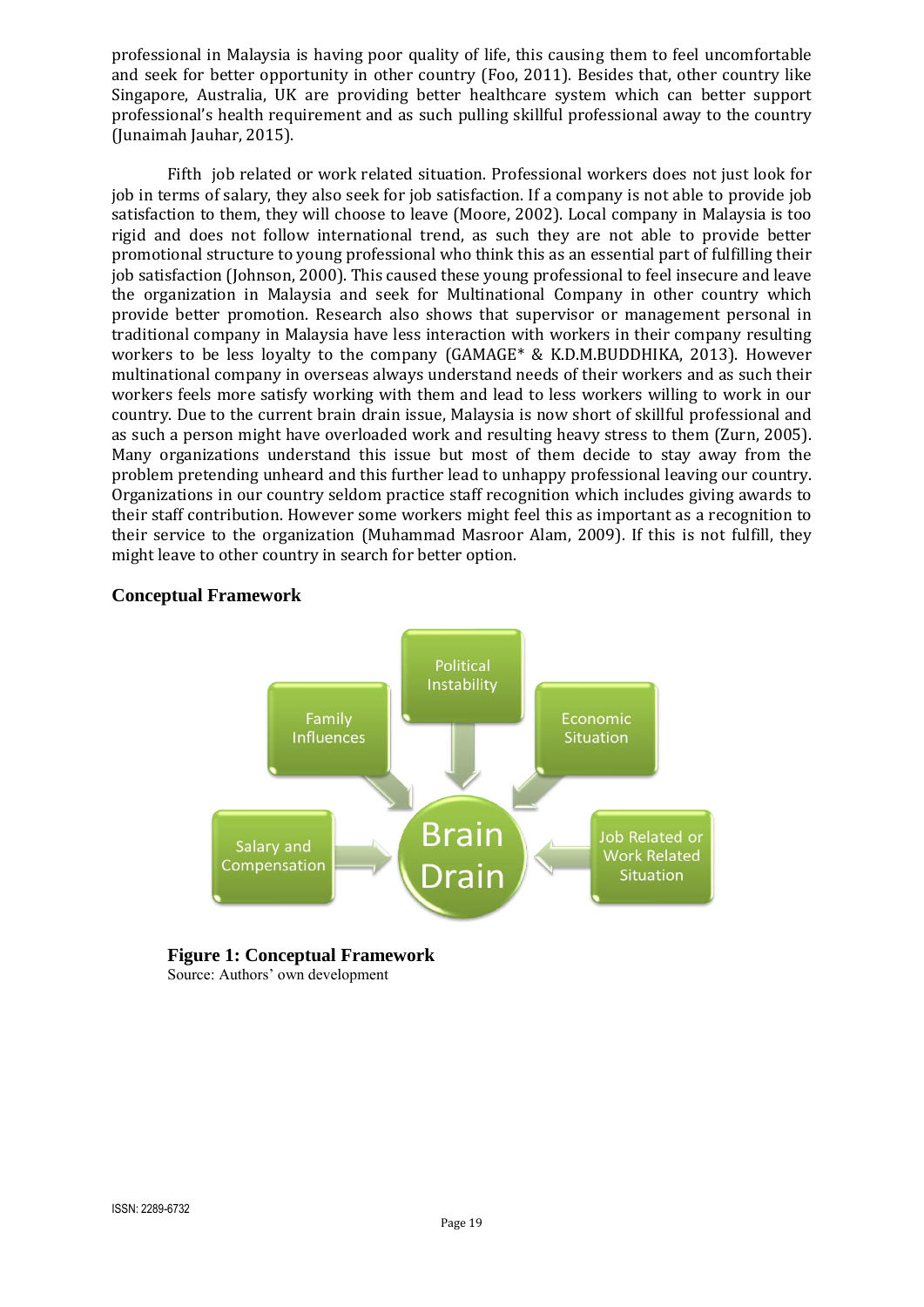## **3. RESEARCH DESIGN AND METHODOLOGY**

**Research Paradigm and Design:** Researcher decided to use Positivism paradigm since this research is intends to measure the key factors contributing to brain drain. The research design is descriptive research design for the above reason. The research used primary data collected using rating scale questionnaire (1-5 scale).

**Questionnaire:** Questionnaire is designed to gather the data. It consists of three parts 1, and 2 Part – 1: it deals with personal details such as sex, education, age, etc. Part – 2: consists 25 statements to measure the 5 factors of salary and compensation, family influences, political instability, economic situations and job or work related situation. A total of 6 academicians were then asked to:

- $\checkmark$  Check the items or statements really reflects the intended measures of the variable
- $\checkmark$  Suggest alternative statements that can be used in case the original proposed statements are not appropriate
- $\checkmark$  Modify with better language or simplify the statement that will be easier for respondents to understand

The final items agreed by the experts were then incorporated as statements into a measurement instrument utilising a five-point Likert-type scale (1 "strongly disagree" to 5 "strongly agree") (Hassan, 2017). A panel of four (4) experts from education sector assessed content validity by assessing items on the basis of their relevance and clarity of wording. Items that were endorsed by four (4) experts were retained, whereas items that were deemed to be unclear, irrelevant, or redundant were eliminated. All the items proposed at the initial stage were approved by the four experts were retained. The respondents were asked to rate the items to examine the relevance and validity of each item. As a result of this test, non-of the items were deleted as these items were found non-ambiguous and reliable.

**Sampling Method:** According to the World Bank Report, an approximately 300,000 high skilled Malaysian moved overseas (Mustafa, 2015). According to World Bank (2011) most of the Malaysian expatriates moved to Singapore, Australia, US and UK. Therefore the questionnaire were send expatriates living in these countries who are personally known to the researchers these expatriates were asked to identify and assist the researchers to reach out other expatriates in these countries to obtain sufficient responses. Therefore a snowball sampling techniques was used to obtain effective sample of 100 Malaysian expatriates working overseas. A total of 115 questionnaires were received (response rate 86%). However, some of these questionnaires were excluded from the sample as some respondents do not complete the questionnaire. This means the study only used 100 completed questionnaires (Sample size).

**Ethical consideration:** Prior to the collection of data, respondents were requested to complete the consent form which was attached with questionnaire to obtain the permission from the each respondent. The completed questionnaires were collected by the researchers and reminded the respondents to inform the researcher if they wish to withdraw from this study before the data were processed.

**Data Analysis:** Data were analysed using SPSS 21.0 (Field, 2005). Measurement scale was assessed using normality, reliability and validity test. Descriptive statistical means and correlations were used to obtain the output and interpreted.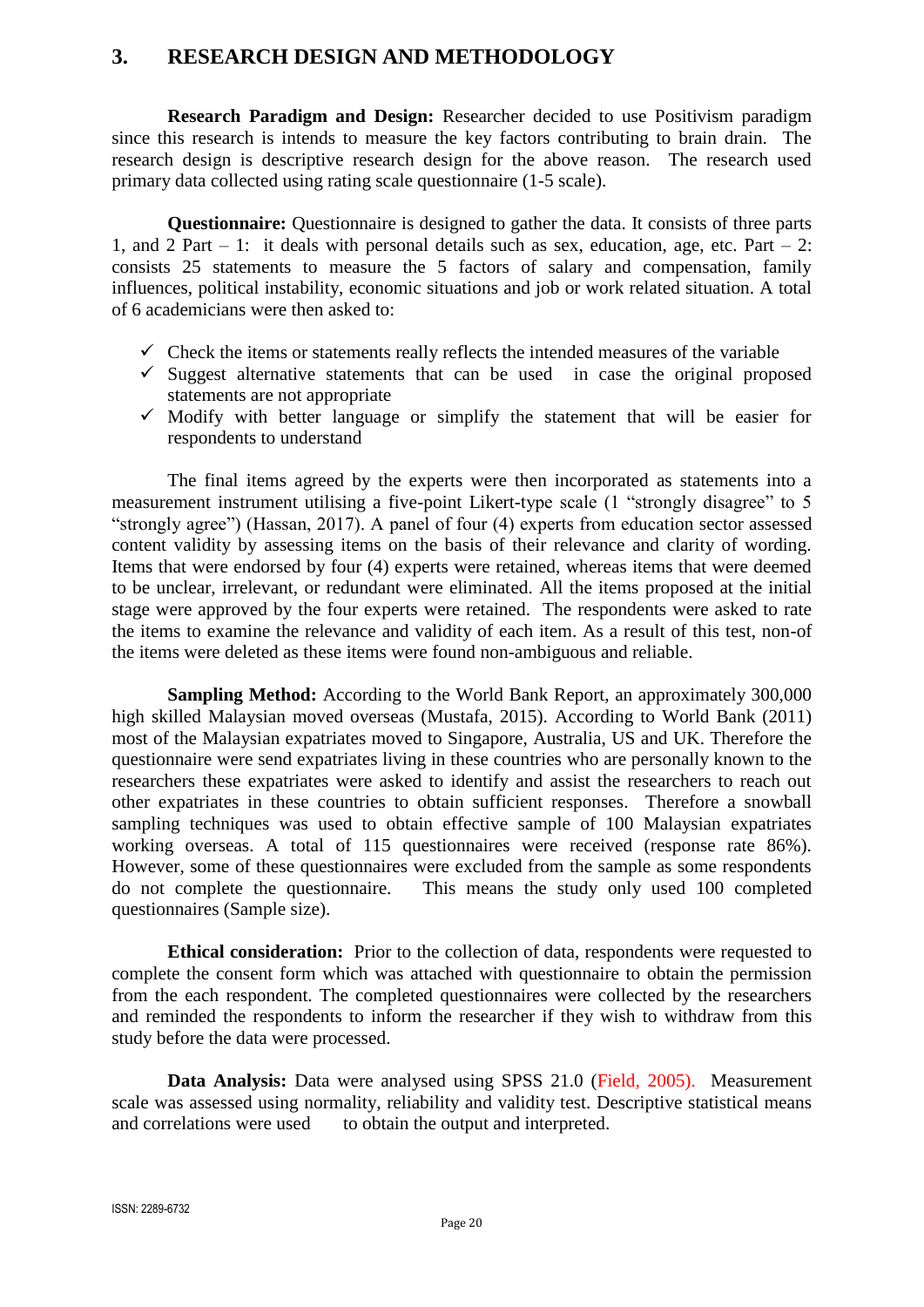## **4. RESULT AND DISCUSSION**

#### **4.1. Demographic analysis of the respondents**

68% of the respondents are male and 32 % respondents were female. More than 56% of respondents were above 30 years but below 45 years. Approximately 60% of respondents were working in Singapore and rest of 40% working in Australia, UK and USA. 42% of respondents working in overseas earn an average salary of US\$ 3100 per month.

#### **4.2. Normality Test**

Normality is used to test whether certain data obtained is normally distributed (Park, 2006). Normality is usually used in a descriptive statistics which involves Skewness and Kurtosis statistic. Both Skewness and Kurtosis statistic needs to be studies in order to confirm whether data obtained is normally distributed. From the data below, it shows that only item number 3, 4, 6, 7, 9, 10, 17 and 18 are within the Skewness range of  $-1$  to 1. The highest Skewness is -1.670, which is "*I left my country because of racial discrimination in my country*". The lowest Skewness is 0.048 which is "*I left my country because I want to provide better education to my children*". In terms of Kurtosis, the highest value is 1.740 which is "*I left my country because overseas is offering attractive compensation than my own country"* and lowest value is 0.001 which is "*I left my country because of religious and ethnic conflict in my country"*. Since some of the items violate the rule of thumb of normality in terms of skewness and kurtosis, further analysis was carried out in terms of reliability and validity.

#### **4.3. Sample Adequacy Test**

Prior to factor analysis, it is important to conduct sample adequacy test. Sample adequacy test is used to test the strength of the data and to find out how suitable the data for factor analysis (Brent Dale Hill, 2011). Rule of thumb indicates that any KMO value of more than 0.6 is consider adequate and more than 0.8 is preferable (Schwarz, 2011).

| Kaiser-Meyer-Olkin Measure of Sampling Adequacy. | .915               |          |
|--------------------------------------------------|--------------------|----------|
|                                                  | Approx. Chi-Square | 3431.705 |
| <b>Bartlett's Test of Sphericity</b>             | df                 | 300      |
|                                                  | Sig.               | .000     |

**Table 1:KMO and Bartlett's Test**

From the sample adequacy test we find that the KMO value is 0.915. The value indicates that the data sample for the causes of brain drain in Malaysia is adequate for factor analysis. As for Bartlett's Test of Sphericity, it shows value of 0.000 which is consider significance as according to rule of thumb any value less than 0.05 is considered significance (Thavatchai Vorapongsathorn, 2004).

#### **4.4. Communalities**

ISSN: 2289-6732 Communalities can be defined as the proportion of variance in each variable which can be explained by the data variables (Pearce, 2013). Rule of thumb for communalities is it must be more than 0.7. From the table we find that the variable "*I left my country because in overseas I was offered a better paid vacation*" has an extraction level of 0.595 another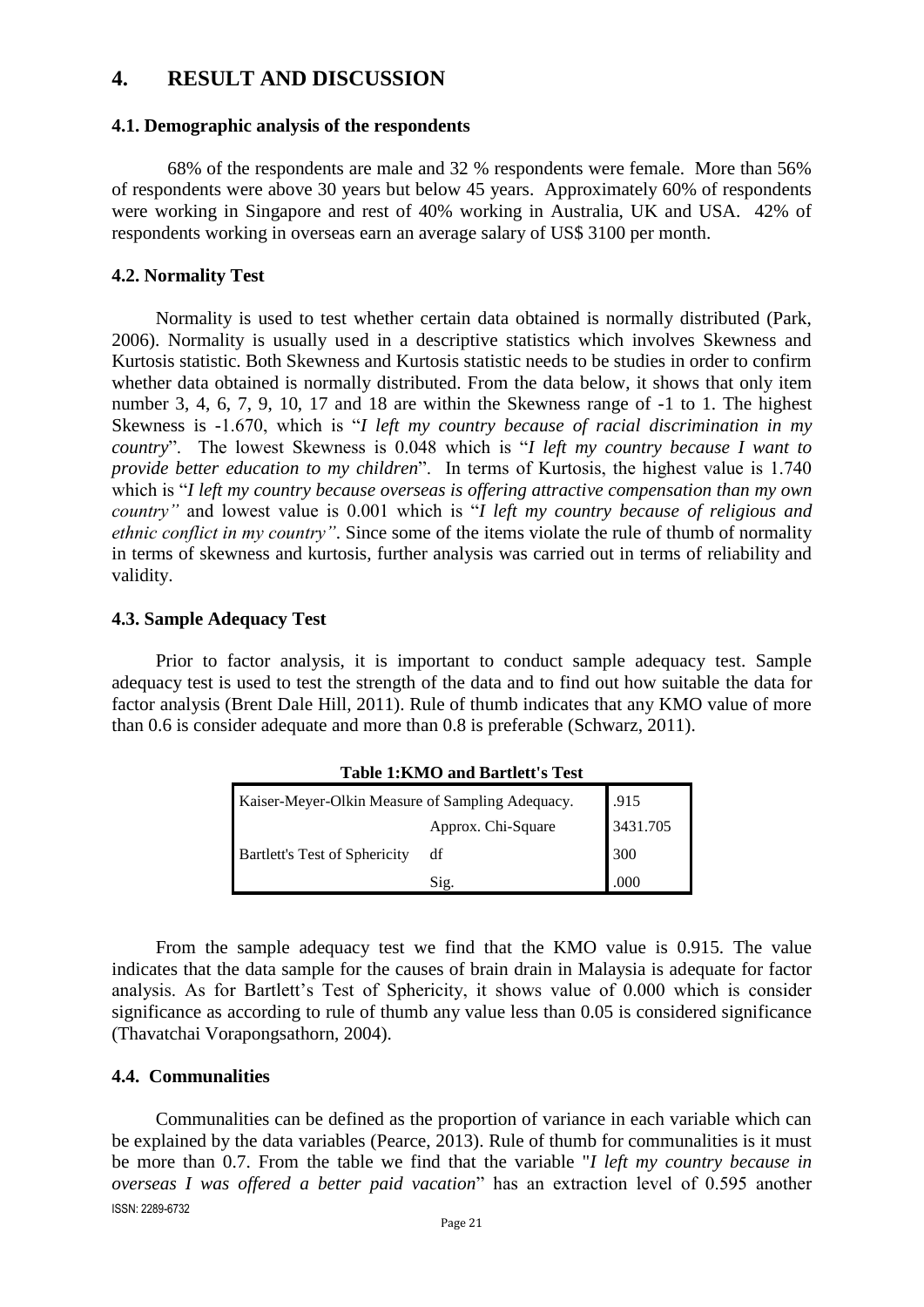variable which is "*I left my country because my wife/ husband stays in overseas*" has loading 0.645, where both are less than 0.7. As a rule of thumb, these items should be removed, although we retain the items and proceed with reliability of the items. The loading extraction explains the sum of square Indicating that about 81.2% of the variation in salary offered in overseas (item #1) is explained by the factor model (Brain Drain).

#### **Table 2: Communalities: Extraction**

| <b>Items</b>                                                                                      | Loading |
|---------------------------------------------------------------------------------------------------|---------|
| I left my country because the salary offered by the overseas company is much higher               | 0.812   |
| I left my country because of higher wages offered by overseas                                     | 0.813   |
| I left my country because in overseas I was offered a better paid vacation                        | 0.595   |
| I left my country because the reward system is better for those who committed and high performers | 0.710   |
| I left my country because overseas is offering attractive compensation than my own country        | 0.831   |
| I left my country because the tax exemption for children is far less compared to what I get in    | 0.838   |
| overseas                                                                                          |         |
| I left my country because of financial matters related to my extended family                      | 0.818   |
| I left my country because I wish to provide better living standards to my family                  | 0.848   |
| I left my country because I want to provide better education to my children                       | 0.762   |
| I left my country because my wife/ husband stays in overseas                                      | 0.645   |
| I left my country because of political instability in my country                                  | 0.793   |
| I left my country because of racial discrimination in my country                                  | 0.813   |
| I left my country because of high crime rate in my country                                        | 0.880   |
| I left my country because of political or government tension                                      | 0.874   |
| I left my country because of religious and ethnic conflict in my country                          | 0.924   |
| I left my country because of low career prospect in my country                                    | 0.799   |
| I left my country because I want to have better living standard                                   | 0.865   |
| I left my country because of better healthcare system provided in overseas                        | 0.791   |
| I left my country because I want better quality of life                                           | 0.796   |
| I left my country because of depreciation of Ringgit                                              | 0.792   |
| I left my country because I am not satisfy with my previous job                                   | 0.844   |
| I left my country because I want better promotion                                                 | 0.858   |
| I left my country because I am not satisfy with my supervisor/management/HR                       | 0.667   |
| I left my country because of poor management and organization support by my previous company      | 0.849   |
| I left my country because of poor recognition in the organization I worked in my previous country | 0.765   |

Extraction Method: Principal Component Analysis.

#### **4.5. Reliability Test**

Reliability test is to test the internal consistency of the variables. The most commonly used test is the Cronbach's alpha. When the alpha value is more than or equal to 0.7 indicating high internal consistency. The reliability test table shows that the value of Cronbach's alpha ranges from 0.814 for Family to 0.950. Therefore all the items are retained.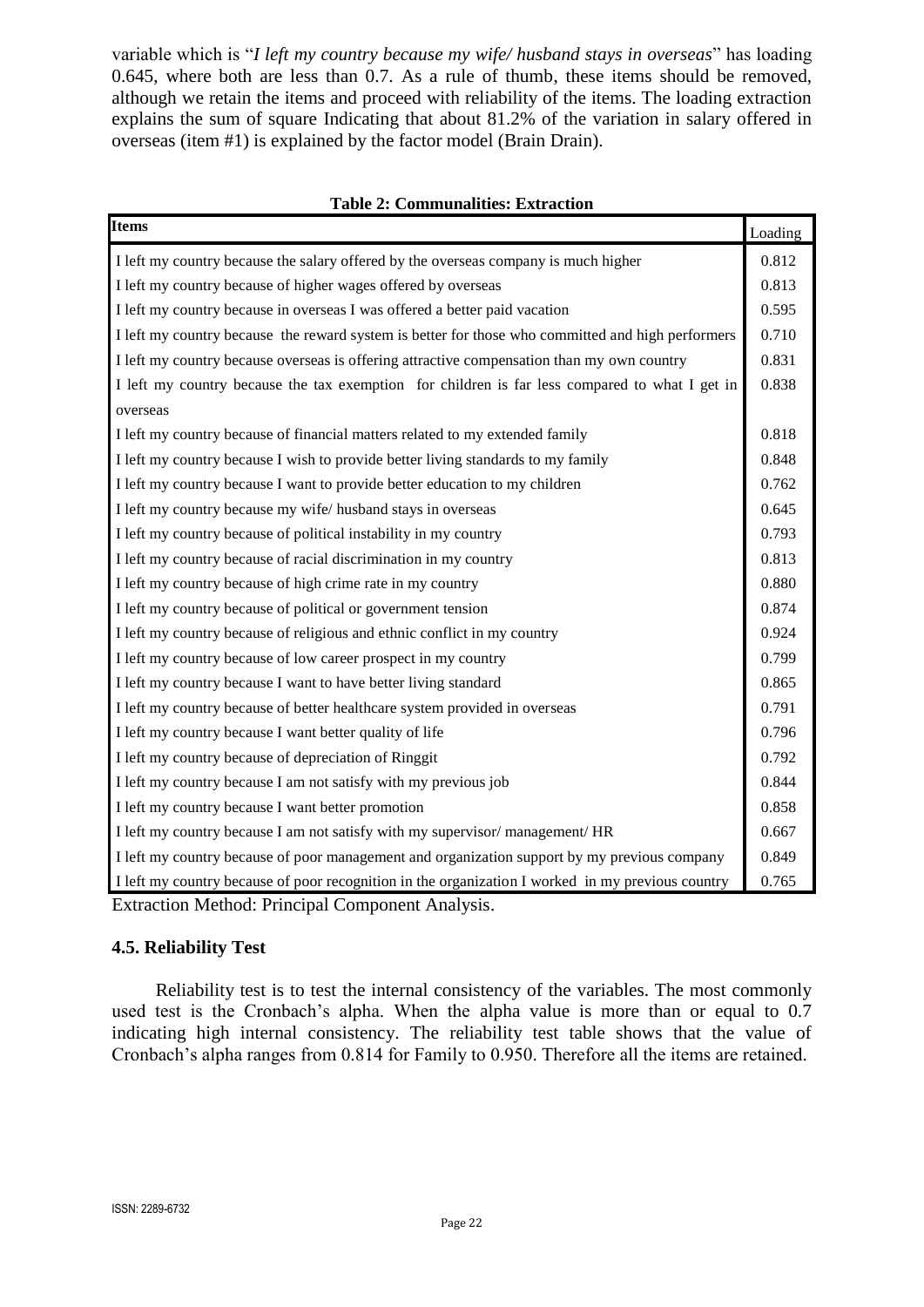| <b>Dimensions</b> | items | <b>Standardized Cronbach Alpha</b> |
|-------------------|-------|------------------------------------|
| Salary & Com      |       | 0.939                              |
| Family            |       | 0.814                              |
| Politics          |       | 0.950                              |
| Economic          |       | 0.838                              |
| Job               |       | 0.940                              |

**Table 3: Reliability Test**

#### **4.6. Descriptive Statistical Analysis**

As the questionnaire is separated into 5 segments which are salary and compensation, family influences, political instability, economic condition and job related. Data obtain from respondent for these 5 segments are discussed below in detail. From below table we find that the mean of Politic is the highest (4.046) with a standard deviation of 1.1013. This shows that most Malaysian think politic situation plays a very important role in keeping them stay in their country. The average of Family Influences is the lowest (3.40) with a standard deviation of 1.1013. Thus we can say that most of the respondents agreed that political instability of Malaysia is the most important reason for them leaving the country, while Family values is the least important reason that make them leave the country.

**Table 4:Descriptive Statistics**

|                    | N   | Mean  | <b>Std. Deviation</b> |
|--------------------|-----|-------|-----------------------|
| Family             | 100 | 3.40  | 1.013                 |
| Economic           | 100 | 3.71  | .913                  |
| Salary&Com         | 100 | 3.872 | 1.1447                |
| Job related        | 100 | 3.98  | 1.042                 |
| Politic            | 100 | 4.046 | 1.1013                |
| Valid N (listwise) | 100 |       |                       |

Salary and compensation shows a mean value of 3.872 and standard deviation of 1.1447. Under salary and compensation, 5 factors have been analyzed as below. The factor salary offered by overseas company is much higher has a mean value of 4.03 indicating that most of the respondents agreed that they left Malaysia since a higher salary was offered by the overseas company. Moreover the data is negatively skewed (-1.271), which means that more number of respondents agreed with the above fact than the number of respondents who disagreed. The factor higher wages offered by overseas has a mean value 4.06 indicating that most of the respondents agreed that they left Malaysia since a higher wages offered by the overseas. Moreover the data is negatively skewed (-1.307), which means that more number of respondents agreed with the above fact than the number of respondents who disagreed. The factor of respondent leaving Malaysia because of better paid vacation has a mean value of 3.57, indicating that most of the respondents agreed that they left Malaysia since the overseas organization offered a better paid vacation. In addition the data is negatively skewed -0.828, indicating that majority of the respondents agreed with the fact that overseas companies offered them a better paid vacation. The factor of respondent leaving Malaysia because of better reward system for high performers has a mean value of 3.51, indicating that most of the respondents were between neutral and agreed that they left Malaysia since the reward system was better overseas for those who were committed to the job. In addition the data is negatively skewed -0.656, indicating that majority of the respondents had the opinion that the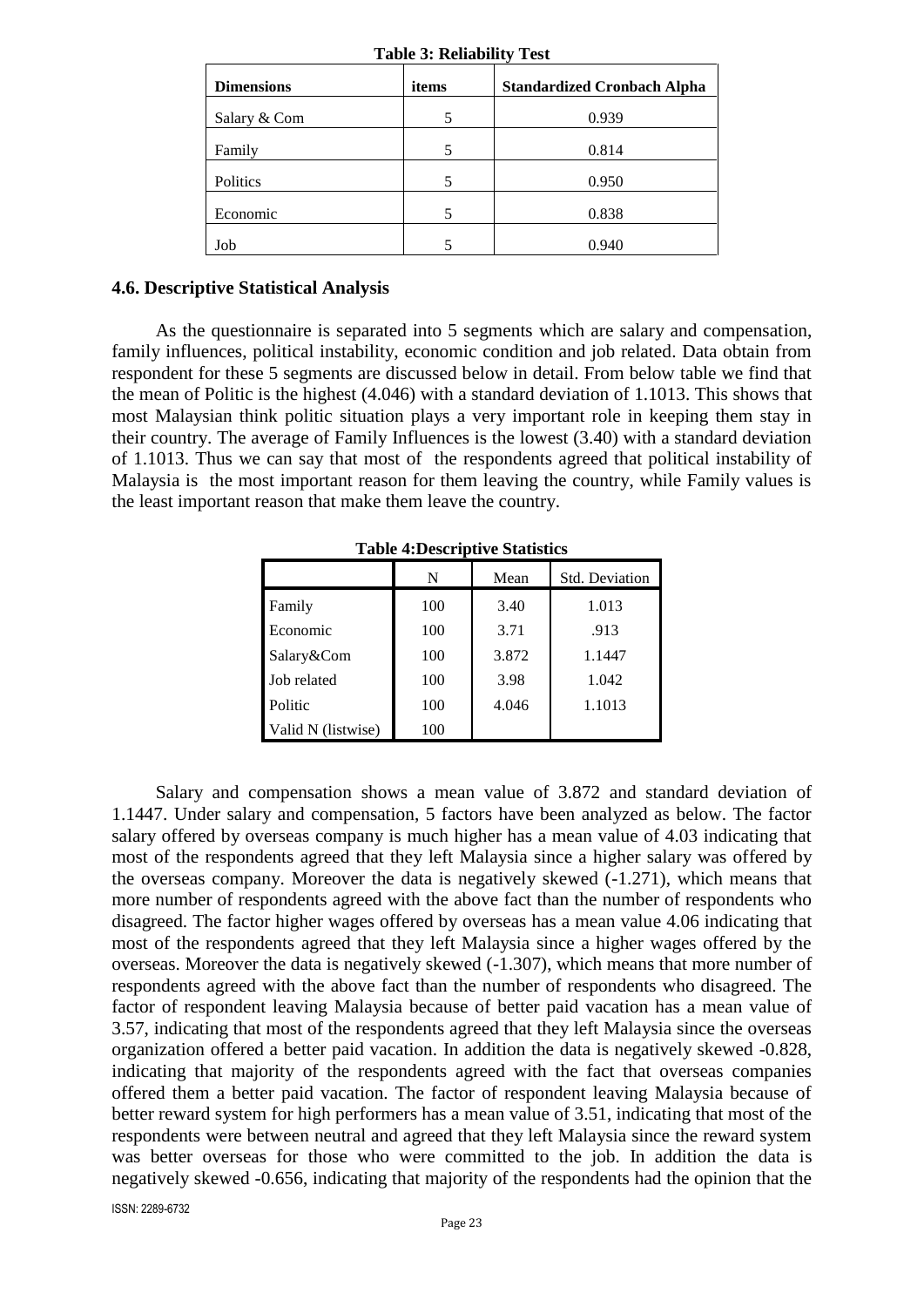reward system outside Malaysia is better than those offered in Malaysia. Last factor under this category which is overseas is offering attractive compensation than Malaysia has a mean value of 4.19 indicating that most of the respondents had a high degree of agreement that overseas compensation offerings were better than in Malaysia. In addition the data is highly negatively skewed -1.660, indicating that the many of the respondents had the same opinion that the compensations overseas were higher than those in Malaysia.

Family influences show a mean value of 3.40 and standard deviation of 1.013. Under this category itself, 5 sub-categories have been analyzed. Under the factor of respondent left Malaysia because of tax exemption for children are far less compared to overseas, it has a mean value of 3.53. Thus we can say that the part of the respondents were between neutral and agree that the tax exemption at overseas locations for children is higher than those in Malaysia. From the data we also find that the skewness is -0.675, indicating that the data is negatively skewed. Hence we can say that the view of the mass respondents is that the tax exemption for children in Malaysia is lower than those overseas. For factor of respondent left Malaysia because of financial matters related to their extended family, it shows a mean value of 3.34 indicates that most of the respondents had a neutral understanding to the question. The skewness data -0.495 indicates though that the majority people sided with the idea the extended family is really a problem when it comes to financial problems. The factor of respondent wish to provide better living standards to their family shows a mean value of 3.97. The respondents views are highly negatively skewed -1.281 indicating that the number of respondents who agree as well strongly agreed with the above fact were more as compared to those who were neutral or disagreed. Factor of respondent wish to provide better education system to their children shows a mean value of 2.90 indicates that the some of the respondents disagreed with the fact that they did not leave Malaysia so that they could provide better education to their children. The skewness (0.048), of the variable also indicates that the number of respondents who disagreed that the left Malaysia just to provide better education to their children was more than the number of respondents who said that they left Malaysia to provide better education to their children. Last factor of respondent left Malaysia because of their spouse stays in overseas shows a mean value of 3.27, indicating that most of the respondents left Malaysia since their wife of husband stays overseas. In addition the data is negatively skewed -0.343, indicating that some of the respondents had the opinion that they left Malaysia since their other half stays overseas.

Political instability leads to brain drain in Malaysia shows a mean value of 4.046 which is also the highest mean value among all 5 categories. The factor of political instability causing respondent to leave Malaysia shows a mean value of 3.83 which mean most of the respondents who left Malaysia agreed with the fact that they left the country because of political instability. The data of the respondents is negatively skewed (-1.121), indicating that the many of the respondents who agreed with the idea was more than the number of respondents who disagreed that the political instability was a major cause of them leaving the country. The factor of racial discrimination in Malaysia causing respondent to leave Malaysia has a mean value of 4.28 indicates that most of the respondents were between agree and strongly agree that they left Malaysia due to racial discrimination. In addition the data is very strongly negatively skewed -1.670. Thus the majority of the respondents strongly agree that racial discrimination does take place in Malaysia. The factor of high crime rate causing respondent to leave Malaysia has a mean value of 4.13. The mean value indicates that most of the respondents strongly agree that they left Malaysia because of the high crime rate. Moreover, the data is strongly negatively skewed indicative of the fact that those who have left Malaysia have done so because of the high crime rate. Under factor of political or government tension causing respondent to leave Malaysia has a mean value of 4.04. The mean value signifies that a lot of the respondents strongly agree that there is political or government tension, which promoted them to leave Malaysia. Moreover, the data is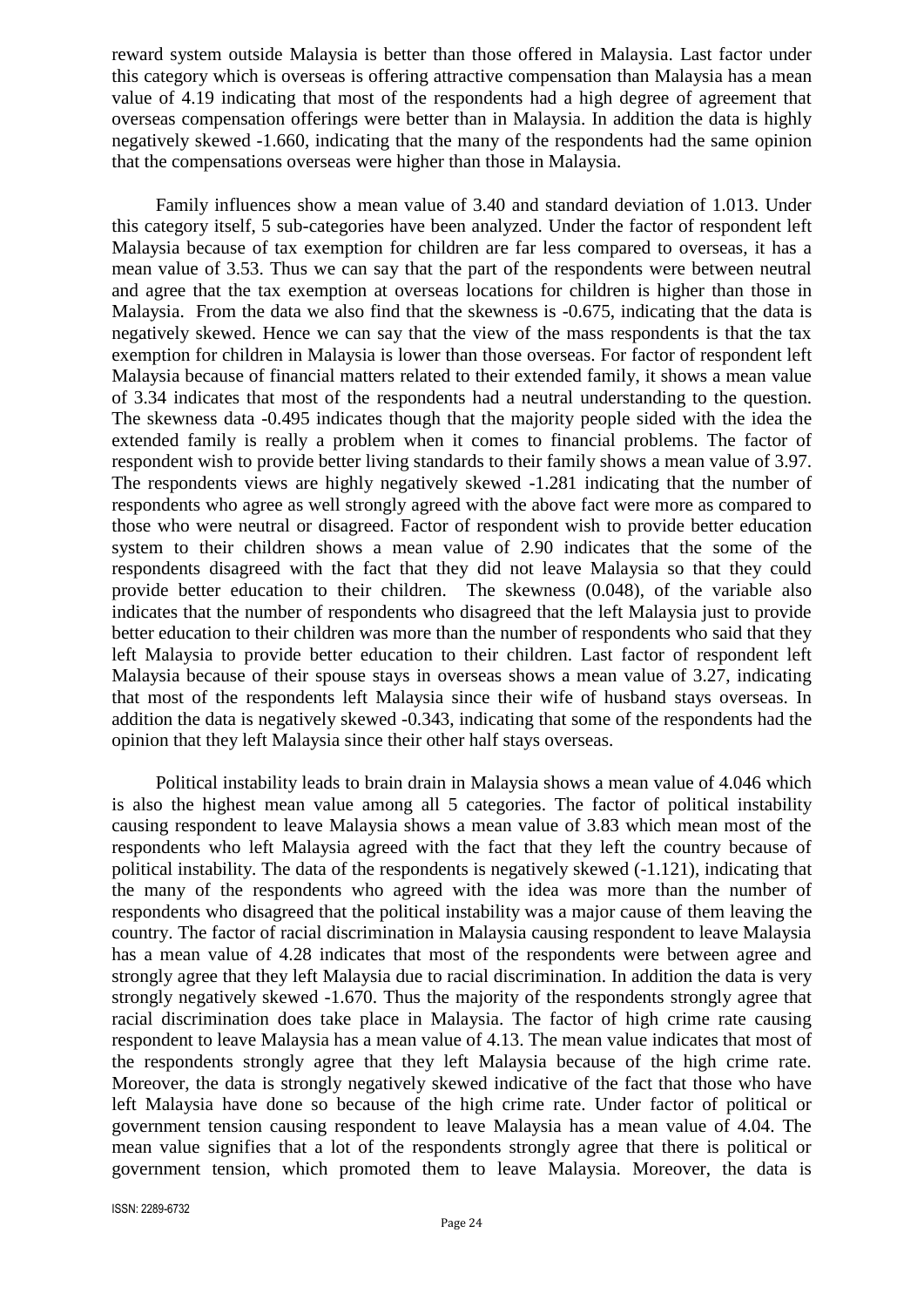negatively skewed (-1.290), showing that most of the respondents strongly agreed that political or government tension was the main reason behind their leaving Malaysia. The last factor under this category which is religious and ethnic conflict in Malaysia causing respondent to leave Malaysia has a mean value of 3.95 this signifies that most of the respondents have agreed with the fact that they have left Malaysia for religious and ethnic conflict. In addition the data is highly negatively skewed (-1.129), indicative of the fact most of the respondents have strongly agreed that brain drain has taken place due to the religious and ethnic conflict in Malaysia.

Mean value for economic condition leads to brain drain in Malaysia is 3.71 with a standard deviation of 0.913. First factor under this category which is low career prospect in Malaysia causing respondent to leave has a mean value of 4.24, shows that most of the respondents agree with the fact that Malaysia offers low career prospects. The skewness value (-1.588), shows that the high number of the respondents strongly agreed that the career prospect in Malaysia is low. The calculated mean value for respondent leaving Malaysia because they want to have better living standard is 3.75 shows that most of the respondents left Malaysia to search for better living standards, which were not available in Malaysia. The skewness value (-0.838), shows that some of the respondents strongly agreed that the living standards in Malaysia is low as compared to other countries. The factor of respondent leaving because oversea has better healthcare system shows a mean value of 2.53. The mean value signifies that most of the respondents disagree with the fact that health care system overseas is better than that of Malaysia. The data for the variable is positively skewed which agrees with the fact that Malaysia has a better healthcare system then the place the respondent went. The calculated mean value of respondent left Malaysia because they want better quality of life is 4.07 which shows that many of the respondents left Malaysia is search of a better quality of life. The skewness is highly negative (-1.412) indicative of the fact that the majority of the respondents left in search of a better quality of life. The last factor of respondent left Malaysia because of depreciation of ringgit shows a mean value of 3.94 which signifies that respondents left the country because of the depreciation in Ringgit. The skewness level (-1.348) demonstrates that number of respondents who agreed with the fact that they left due to depreciation in Ringgit is far more than those who disagree.

Job related issue leads to brain drain in Malaysia shows a mean value of 3.98 and standard deviation of 1.042. Under this category, the factor of respondent left Malaysia because they are not satisfied with their previous job has a mean value of 4.06. This shows that many of the respondents left Malaysia since they were not satisfied with their present job. The skewness is highly negative (-1.320) indicative of the fact that the majority of the respondents strongly agree that they were not satisfied with their job in Malaysia. The factor of respondent left because they want better promotion has a mean value of 4.13. The mean value indicates that most of the respondents agree that they left Malaysia because of them wanting higher promotions. Moreover, the data is strongly negatively skewed (-1.487) indicative of the fact that those who have left Malaysia have done so since they were promoted much better at overseas locations. The calculated mean value for respondent left Malaysia because they are not satisfy with their supervisor, management or HR is 3.78. This shows that many of the respondents left Malaysia since they were dissatisfied with their seniors. The skewness is highly negative (-1.031) indicating that the number of respondents who agree with the fact that they left Malaysia since they were not satisfied with their seniors is more than those who disagreed. The mean value for the fact that the respondents left Malaysia due to poor management and organizational support is 3.95. The mean value indicates that most of the respondents agree with the above fact. The skewness is highly negative (-1.277). The skewness value shows that the number of respondents who agreed that they have left Malaysia due to poor management and organizational support from companies in Malaysia is more than the number of people who disagree. The last factor under this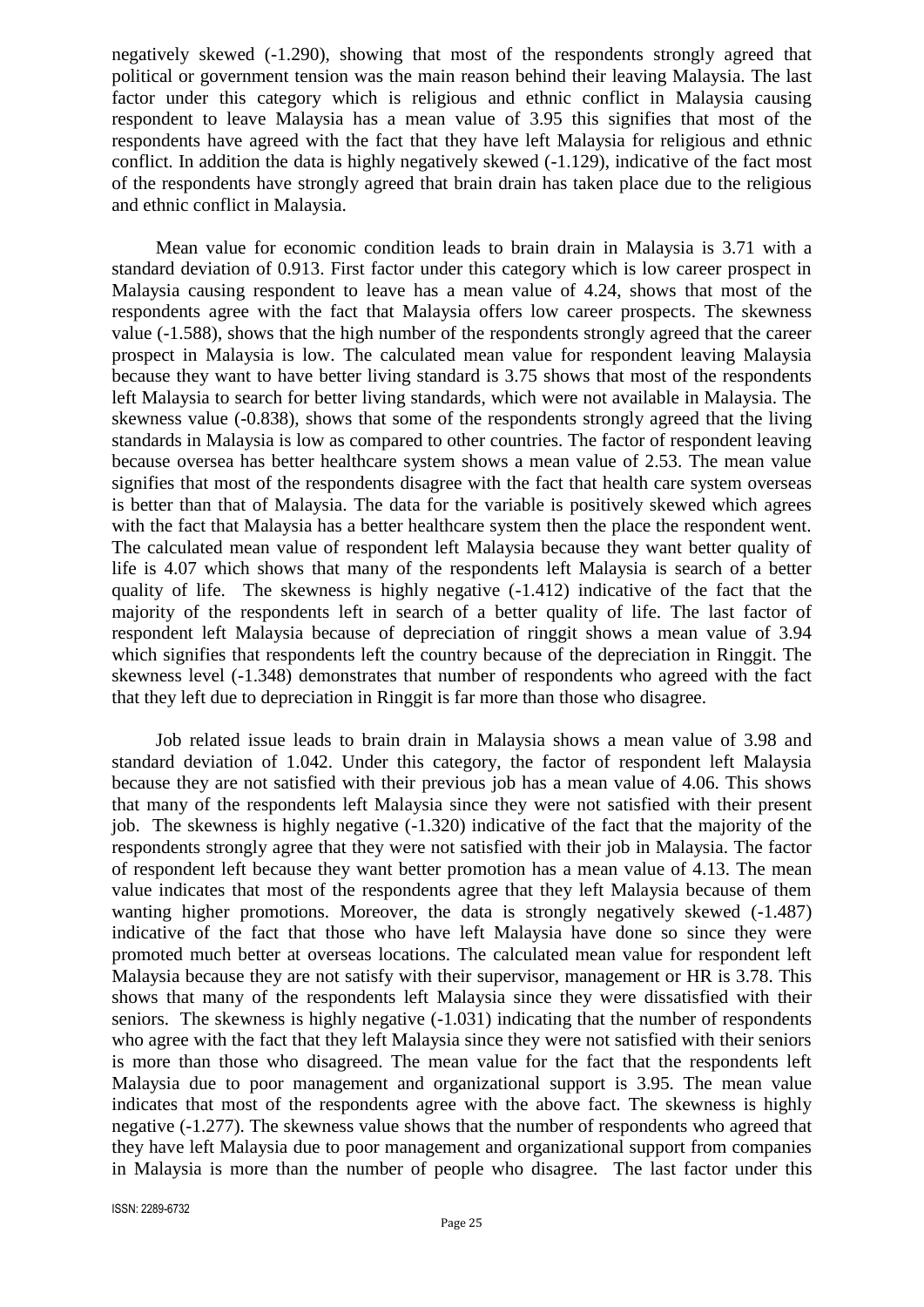category which is respondent left Malaysia because of poor recognition in the organization in Malaysia has a mean value of 4.08. This shows that many of the respondents left Malaysia since their work was not recognized by the organization. The skewness is highly negative (- 1.365) indicative of the fact that the number of respondents who agree with the statement that they left Malaysia since their work was not recognized by the organization is more than those who disagree.

#### **4.7. Correlations**

Pearson correlation is used to test the association between two variables (Frye, 2008). The correlation coefficient tests the direction as well as the strength of the relationship between the variables. The values of coefficient of correlation ranges from 0 to 1. When two variables have a correlation nearer to 1 then their relationship is strong, on the other hand when value is 0, there exists no correlation. From below table we find that all the variables are positively correlated. The result suggested that all the variables are significant and highly correlated with each other.

| LADIC J. COLLUMBUIL |                            |           |           |           |          |             |  |  |
|---------------------|----------------------------|-----------|-----------|-----------|----------|-------------|--|--|
|                     |                            | Salary&C  | Family    | Politic   | Economic | Job related |  |  |
|                     | <b>Pearson Correlation</b> | 1         |           |           |          |             |  |  |
| Salary&Com          | $Sig. (2-tailed)$          |           |           |           |          |             |  |  |
|                     | <b>Pearson Correlation</b> | $.774***$ | 1         |           |          |             |  |  |
| Family              | $Sig. (2-tailed)$          | .000      |           |           |          |             |  |  |
| Politic             | <b>Pearson Correlation</b> | $.822***$ | $.665***$ | 1         |          |             |  |  |
|                     | $Sig. (2-tailed)$          | .000      | .000      |           |          |             |  |  |
| Economic            | Pearson Correlation        | $.817***$ | $.620**$  | $.872***$ |          |             |  |  |
|                     | $Sig. (2-tailed)$          | .000      | .000      | .000      |          |             |  |  |
|                     | <b>Pearson Correlation</b> | $.817***$ | $.649**$  | $.826***$ | $.850**$ | 1           |  |  |
| Job related         | $Sig. (2-tailed)$          | .000      | .000      | .000      | .000     |             |  |  |
|                     |                            |           |           |           |          |             |  |  |

**Table 5: Correlations**

\*\*. Correlation is significant at the 0.01 level (2-tailed).

Since all the variables are highly correlated and significant, we attempted to determine whether salary and compensation, family related factors, political and economic situation influences job related brain drains. The result is discussed below under regression analysis

#### **4.8. Regression Analysis**

|  | Table 6: Model Summarv <sup>b</sup> |  |
|--|-------------------------------------|--|
|  |                                     |  |

| Mod  |                   | R      | Adjusted | Std. Error | <b>Change Statistics</b> |        |     |     | Durbin- |        |
|------|-------------------|--------|----------|------------|--------------------------|--------|-----|-----|---------|--------|
| l el |                   | Square | R Square | of the     | R Square                 |        | df1 | df2 | Sig. F  | Watson |
|      |                   |        |          | Estimate   | Change                   | Change |     |     | Change  |        |
|      | .882 <sup>a</sup> | 778    | .769     | .5011      | .778                     | 83.230 |     | 95  | .000    | 1.657  |

a. Predictors: (Constant), Economic, Family, Salary&Com, Politic

b. Dependent Variable: Jobrelated

The above table suggested that independent variables of economic, political, family and salary related factors are a good predictors of job related brain drains. The rule of thumb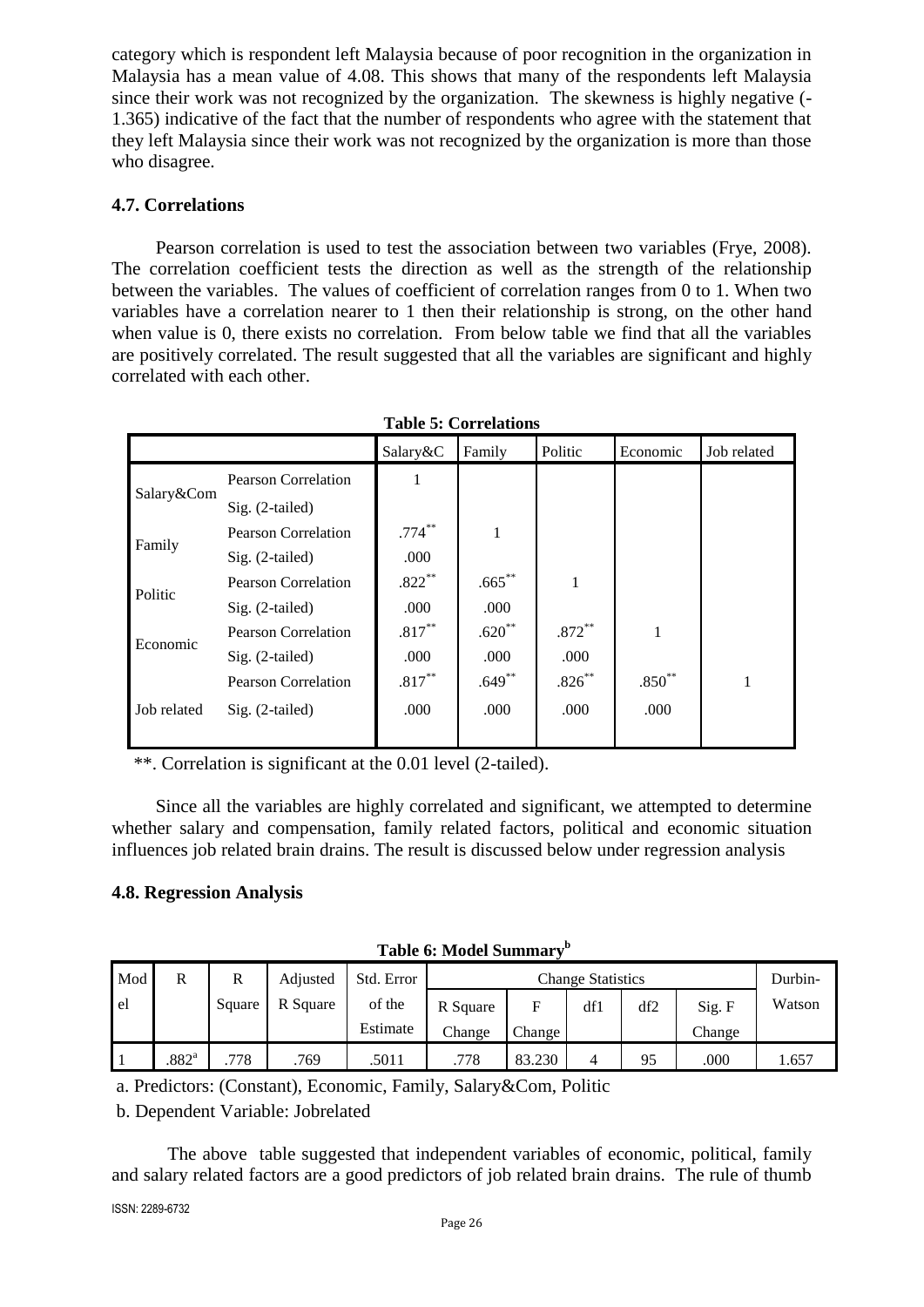indicated that adjusted R square should be 0.6 (….). In this case it is 76.9% of job related brain drains are predicted by the changes in the independent variables. Also the model does not have auto-correlation since the Durbin Watson is less than 2.5.

|              | тимте на составления |                                |            |                              |       |      |                                   |            |
|--------------|----------------------|--------------------------------|------------|------------------------------|-------|------|-----------------------------------|------------|
| Model        |                      | Unstandardized<br>Coefficients |            | Standardized<br>Coefficients | t     | Sig. | Collinearity<br><b>Statistics</b> |            |
|              |                      | B                              | Std. Error | Beta                         |       |      | Tolerance                         | <b>VIF</b> |
|              | (Constant)           | .297                           | .220       |                              | 1.353 | .179 |                                   |            |
|              | Salary&Co<br>m       | .245                           | .098       | .269                         | 2.503 | .014 | .203                              | 4.936      |
| $\mathbf{1}$ | Family               | .041                           | .079       | .040                         | .521  | .603 | .395                              | 2.534      |
|              | Politic              | .199                           | .102       | .210                         | 1.948 | .054 | .201                              | 4.983      |
|              | Economic             | .482                           | .121       | .422                         | 3.974 | .000 | .207                              | 4.829      |

a. Dependent Variable: Jobrelated

From the table it can be seen that salary & compensations, and economic situation of the country have significant and positive impact on job related brain drains. This family and political situation do not have any significant impact on job related brain drains. The collinearity statistics indicated that the values are not having multi-collinearity. This means that most of the brain drains really were influences by the salary and compensation of the company. If the salary and compensation are not adequate and believed that the current market may not enable the talented people to obtain appropriate job to reflect the talent and competences, brain drain could arise.

## **5. DISCUSSION AND CONCLUSION**

While concluding the research study, it can be said that Malaysia is facing increasing rate of migration from the last two decades. Most of the highly skilled and talented professions are migrating to other countries and contributing their expertise to those overseas countries. Most of the Malaysians are moving out of their homeland for having better job opportunities in the overseas countries. On the other hand, the increasing migration rate is ultimately lowering the productivity level of Malaysia. Moreover, it prevents the developmental phases of the country due to diminishing talented professionals. From the literature review, it can be said that low salary structure of Malaysia is the prime reason for increased migration rate. Malaysian companies provide quite low salary package to the employees as compared to those of developed countries like Singapore, USA, UK and Australia.

The increasing migration rate is ultimately weakening the economic condition of Malaysia. Due to diminishing migration rate, the numbers of employees are becoming less in this country. Therefore, Government is earning less amount of tax from diminishing rate of employees in this country. Moreover, the country is lagging behind the other countries in term of industrial development, as there are limited numbers of talented employees towards providing innovative ideas. Therefore, Malaysian Government should revise the salary structure of the employees both in public sector as well as in private sector. On the other hand, Malaysian organizations should also increase the promotional opportunities of the employees for encouraging them towards staying in their hometown.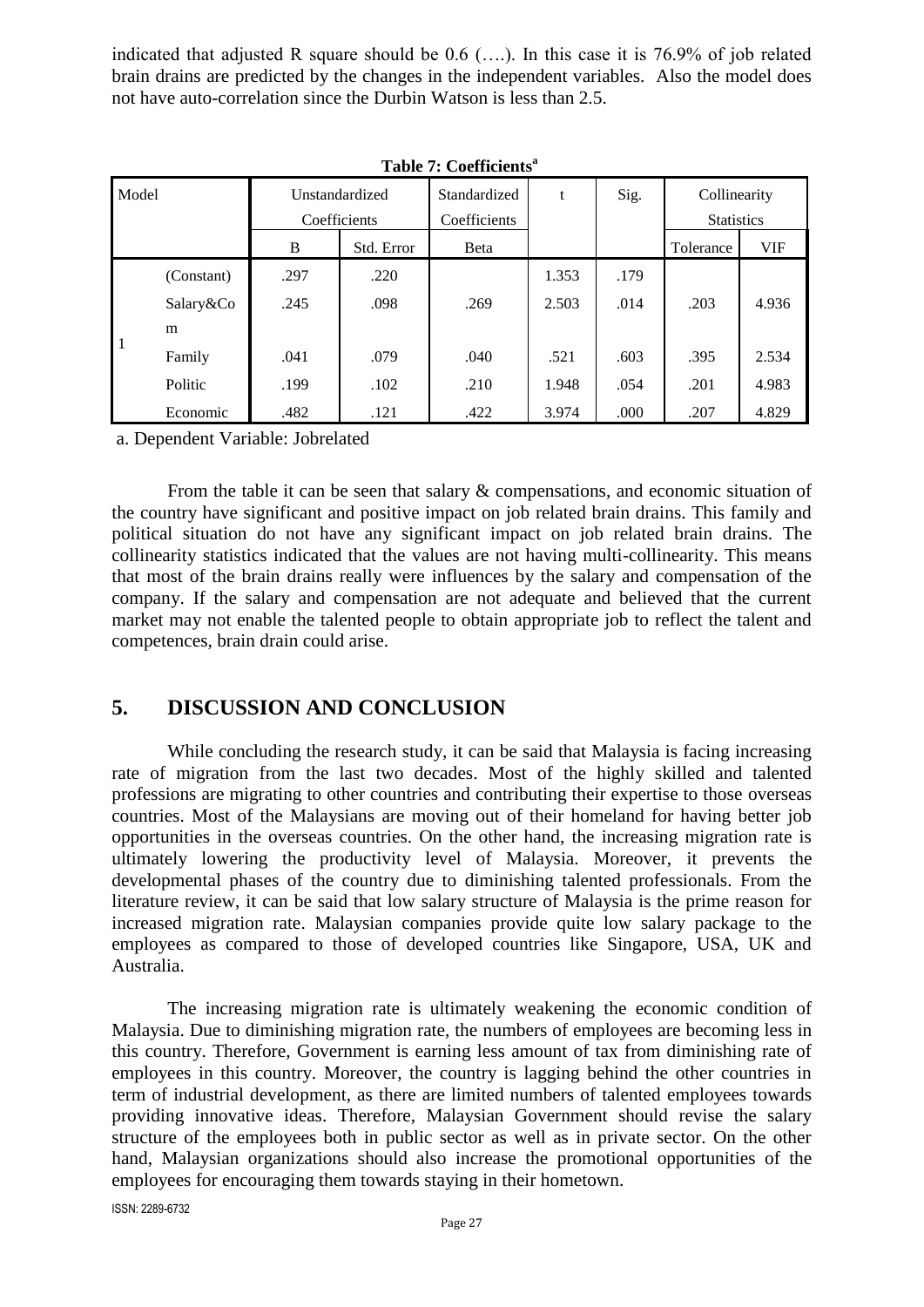### **6. RECOMMENDATION**

From the discussion with Malaysian professionals, it can be analysed that they are highly upset about the low salary package offered by Malaysian organizations. These organizations are offering quite low salary package as compared to the organizations in other developed countries. It seems to be a push factor for the Malaysians towards leaving their homeland and moving out to other developed countries. Therefore, Malaysia should immediately take initiatives towards retaining their employees through increasing their salary package. This salary package should be competent enough with overseas salary package for providing a feeling of fair treatment to the talented professionals.

It was found that most of the Malaysians are leaving their homeland due to lack of promotional opportunities in their homeland. Various sources of journals and websites highlight that Malaysian organizations are incapable of offering adequate promotional opportunities to the professionals due to lack of industrial development. Therefore, the employees feel frustrated and dissatisfied with their jobs in Malaysian organizations. In such situation, better promotional opportunities offered by overseas organizations attract these employees towards moving out to those countries. Therefore, Malaysian organizations should properly assess the performance of the employees as per their contribution in the organization. It can encourage the talented professionals towards staying in their homeland.

Increasing crime rate in Malaysia is also encouraging most of the people towards migrating to more secured countries. Moreover, increasing rate of crime is also lowering the quality of life of the Malaysians. Therefore, they are no longer interested to stay in their homeland and migrate in overseas countries having more secured system. Therefore, Malaysia should improve their security system towards providing better security to the people and encouraging them towards staying in Malaysia. On the other hand, Malaysia should also minimize the ethnic and religious confliction for developing country that is more openminded. It would encourage people towards staying in their homeland.

The data analysis section also indicates that Malaysian people are leaving their homeland, as they are not getting adequate career prospective within this country. The professionals are not getting adequate promotions and fresher candidates are not getting proper jobs as per their educational standards. Therefore, Malaysia should immediately look into this matter and take necessary initiatives towards providing adequate career prospective to the professionals. It would encourage professionals towards staying in their home country by getting adequate facilities and services

Since this research only provide a sample size of 100, it might not sufficient to represent complete response from Malaysian that has chosen to work abroad. Future research may consider increasing sample size as much as possible to cover opinion from other professionals. Future researcher should also include dependent variable, such as brain drain sub-variables. This will be more appropriate in terms of confirming whether the selected variables are significant influencers of brain drain.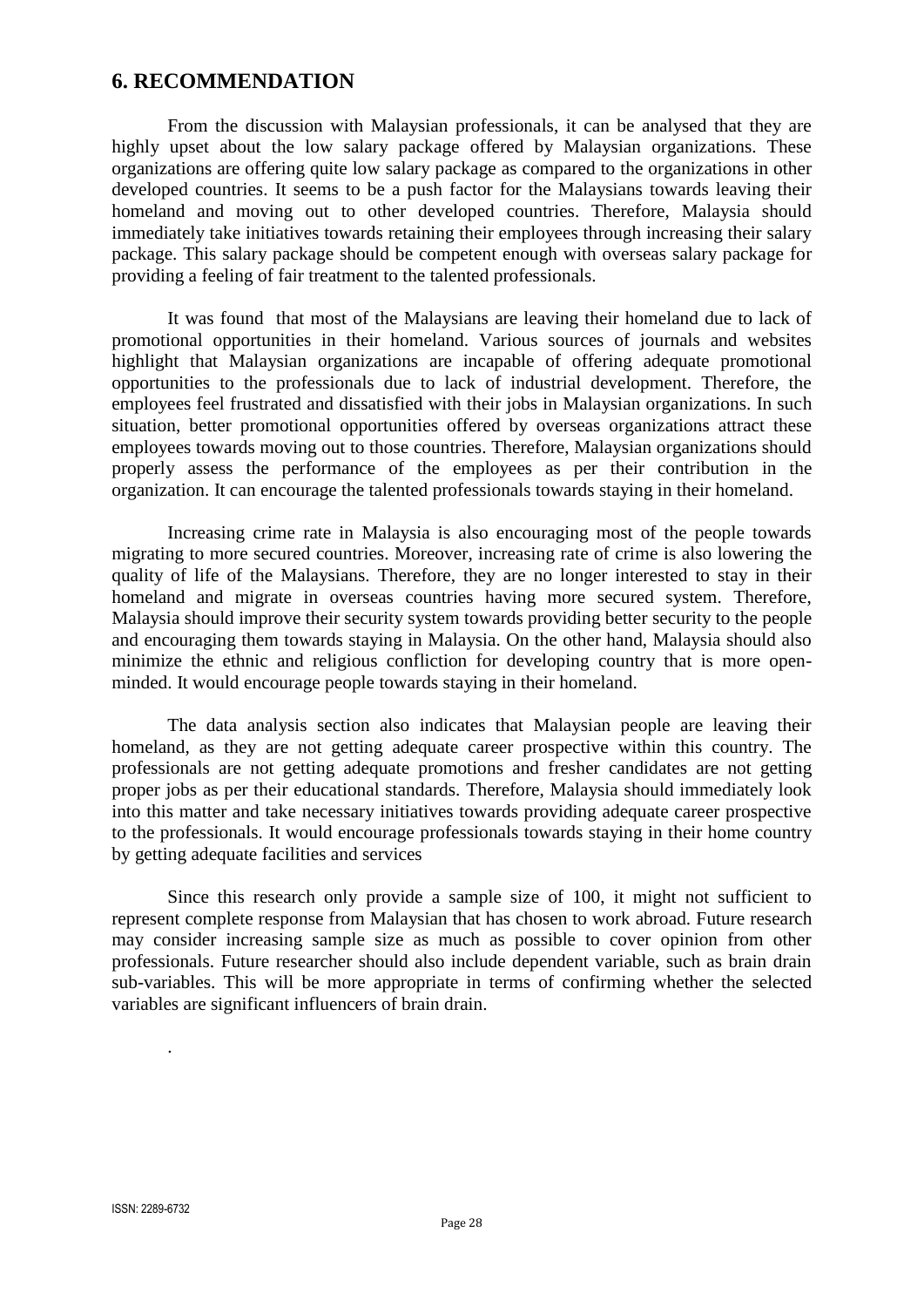#### **REFERENCES**

Any Freitas, A. P., (2012). Skilled Migration and the Brain Drain. Diversities, 14(1).

Asmal, P. K., (2004). BBC News. [Online] Available at: http://news.bbc.co.uk/2/hi/africa/3629657.stm [Accessed 18 January 2017].

- Athukorala, P. a. D. E.,( 2012). The impact of foreign labor on host country wages: The experience of a southern host, Malaysia. World Development, 40(8), 1497 - 1510.
- Azman, N. S. M. a. P. V., (2016). Managing and mobilising talent in Malaysia: issues, challenges and policy implications for Malaysian universities. Journal of Higher Education Policy and Management, 38(3), 316 - 332.
- World Bank. (2011). Brain Drain: Malaysian Economic Monitor
- Brent Dale Hill (2011). The Sequential Kasier-Meyer-Olkin Procedure as an alternative for determining the number of factors in common factor analysis : A Monte Carlo simulation.
- Butler, G. a. R. S., (2013). Working to travel and long-term career dilemmas: Experiences of Western lifestyle migrants in Malaysia. Tourist Studies, 13(3), 251 - 267.
- De la Croix, D. a. D. F., (2012). Do brain drain and poverty result from coordination failures?. Journal of Economic Growth, 17(1), pp. 1 - 26.
- Ehambaranathan, E. C. S. a. M. S., (2015). The Determinants of Income towards Brain Drain-The Case of Malaysians in New Zealand. International Journal of Academic Research in Business and Social Sciences, 5(1), 212.
- Foo, G., (2011). Quantifying the Malaysia Brain Drain and an Investigation of its Key Determinants. Malaysian Journal of Economic Studies, 48(2), 93-116.
- Ford, M., 2013. The Global Union Federations and temporary labour migration in Malaysia. Journal of industrial relations, 55(2), pp. 260 - 276.
- Game\*, M. P. N. & K.D.M.Buddhika, M., (2013). Job Satisfaction and Intention to leave of IT professionals in Sri Lanka. Asia Pacific Journal of Marketing & Management Review, 2(9).
- Garcés‐Mascareñas, B., (2015). Revisiting Bordering Practices: Irregular Migration, Borders, and Citizenship in Malaysia. International Political Sociology, 9(2), 128 - 142.
- Garcés-Mascareñas, B., (2016). Labour Migration Regulation in Malaysia: A Policy of high Numbers and Low Rights. Constructing and Imagining Labour Migration: Perspectives of Control from Five Continents. . 65.
- Ghazali, M. K. M. T. P. Y. N. a. Y. M., (2015). Intention to migrate: underlying factors affecting Malaysia brain drain..
- Hassan,Z. (2017). Impact of Social, Epistemic and Conditional Values on Customer Satisfaction and Loyalty in Automobile Industry: a Structural Equation Modelling. Journal of Marketing and Consumer Behaviour in Emerging Markets, 1(5), 22-49. DOI: 10.7172/2449- 6634.jmcbem.2017.2.3
- Hoo, Q. Z. S. a. C. G., (2014). Return Intentions of Malaysia's Diaspora: The Push and Pull Factors. Case Studies in Business and Management, 1(1), 140.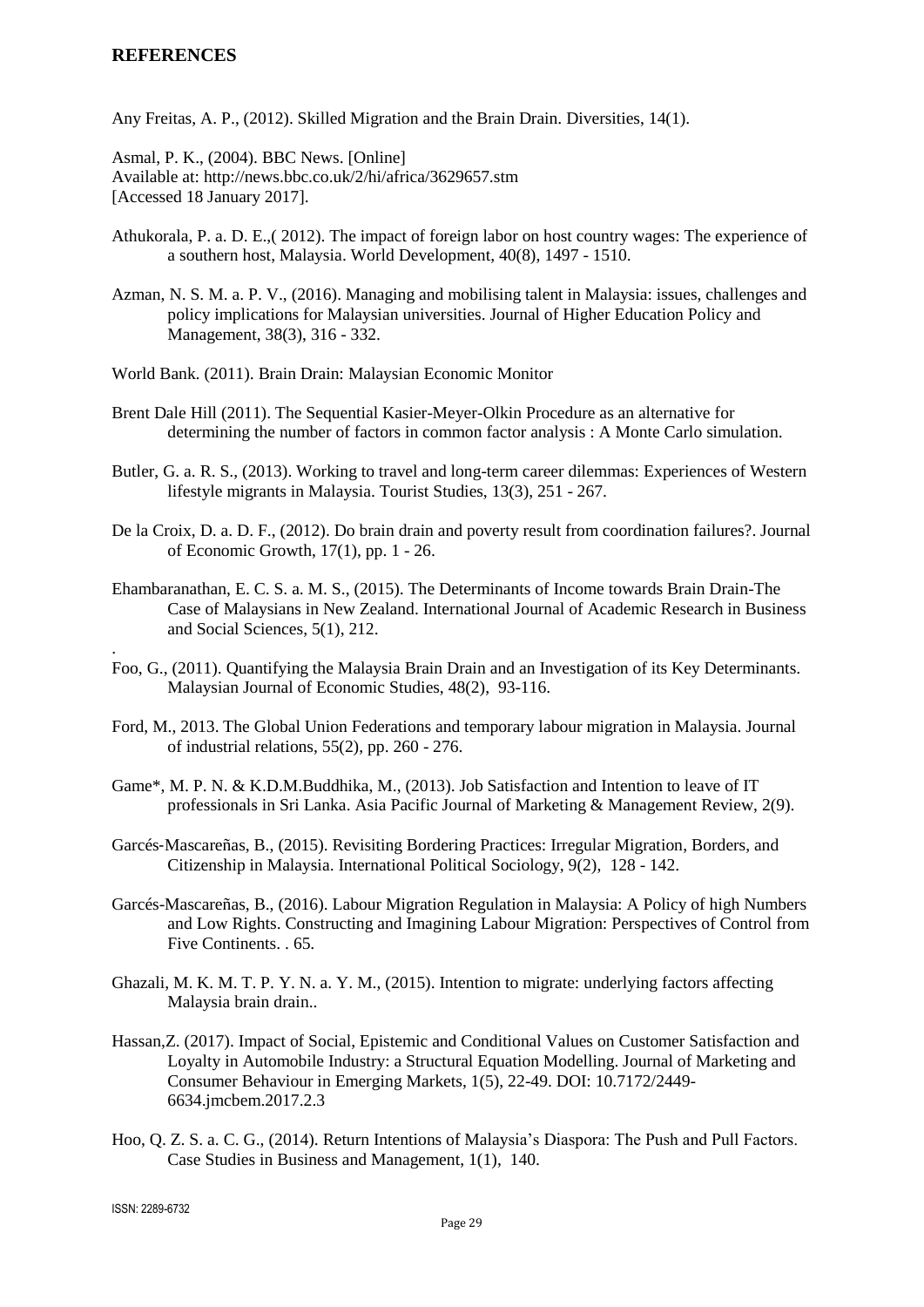- Hussin Abdullah, M. A. M. Z. A.,( 2016). The Impact of Foreign Labour on the Unskilled Labour Demand in Malaysia. Mediterranean Journal of Social Sciences , 7(1).
- James B. Rebitzer, L. J. T., (1991). Do Labour markets provide enough short Hour jobs? An Analysis of work hours and incentives. National Bureau of Economic Research
- Jamshed, S. a. S. M., (2015). Brain Drain Quagmire.. Dentistry and Medical Research, 3(2), 29.
- Johnson, N., (2009). Analysis and Assessment of the "Brain Drain" Phenomenon and its Effects on Caribbean Countries. FLORIDA ATLANTIC COMPARATIVE STUDIES JOURNAL , Volume 11.
- Junaimah Jauhar, A. B. A. G. M. H. R. J. M. S. a. R. I., (2015). Brain Drain to Singapore: A Conceptual Framework of Malaysian's Diaspora. The Society Science, 10(6), pp. 702-711.
- Kaliyamoorthy, R., 2015. A Study on the Plights of Migrant Workers in Wood Based Industry, Malaysia. International Journal on Global Business Management & Research,  $4(1)$ , 70.
- Kassim, A.,( 2014). Recent trends in transnational population inflows into Malaysia: Policy, issues and challenges.. Malaysian Journal of Economic Studies, 51(1), 9.
- Kaur, A., (2012). Labour brokers in migration: Understanding historical and contemporary transnational migration regimes in Malaya/Malaysia. International Review of Social History, 57(S20), 225 - 252.
- Kaur, M., (2016). Free Malaysia Today. [Online]
- Available at: [http://www.freemalaysiatoday.com/category/nation/2016/12/22/brain-drain-worsens](http://www.freemalaysiatoday.com/category/nation/2016/12/22/brain-drain-worsens-with-ringgits-woes/)[with-ringgits-woes/](http://www.freemalaysiatoday.com/category/nation/2016/12/22/brain-drain-worsens-with-ringgits-woes/) [Accessed 18 January 2017].
- Khawer Bilal Baig, U. S.,( 2016). Brain Drain: A Psychosocial Perspective. International Journal of Humanities and Social Science , 6(1), 129-131.
- LaPorte, S. D. a. R. E., (2005). Brain drain from developing countries: how can brain drain be converted into wisdom gain?. Journal of the Royal Society of Medicine, 98(11), 487-491.
- Lawan Ngoma, A. a. W. I. N., 2013. The determinants of brain drain in developing countries.. International Journal of Social Economics, 40(8), pp. 744 - 754.
- Lee Kar Sing, L. W. S. T. K. M. W. S. F. Y. C. C., (2014). The Factors that causes brain drain among Malaysian in Workplace: Universiti Tunku Adbul Rahamn

Levinson, H.,(2008). BBC News. [Online] Available at: http://news.bbc.co.uk/2/hi/science/nature/7322365.stm [Accessed 18 January 2017].

Likert, R., (1932). "A Technique for the Measurement of Attitudes.". Archives of Psychology,. 1-55.

- Lim Kim-Hwa, D. R. K. Y. J.-y., (2014). The Economic Costs and Gains of Brain Drain:the case of Malaysia and its policy relevance.
- Mustafa, M., (2015). Malaysian Digest. [Online] Available at: [http://www.malaysiandigest.com/features/573332-brain-drain-update](http://www.malaysiandigest.com/features/573332-brain-drain-update-malaysians-tell-why-they-still-prefer-to-work-abroad.html)[malaysians-tell-why-they-still-prefer-to-work-abroad.html](http://www.malaysiandigest.com/features/573332-brain-drain-update-malaysians-tell-why-they-still-prefer-to-work-abroad.html) [Accessed 12 January 2017].
- Nah, A.,( 2012). Globalisation, sovereignty and immigration control: the hierarchy of rights for migrant workers in Malaysia. Asian Journal of Social Science, 40(4), 486 - 508.